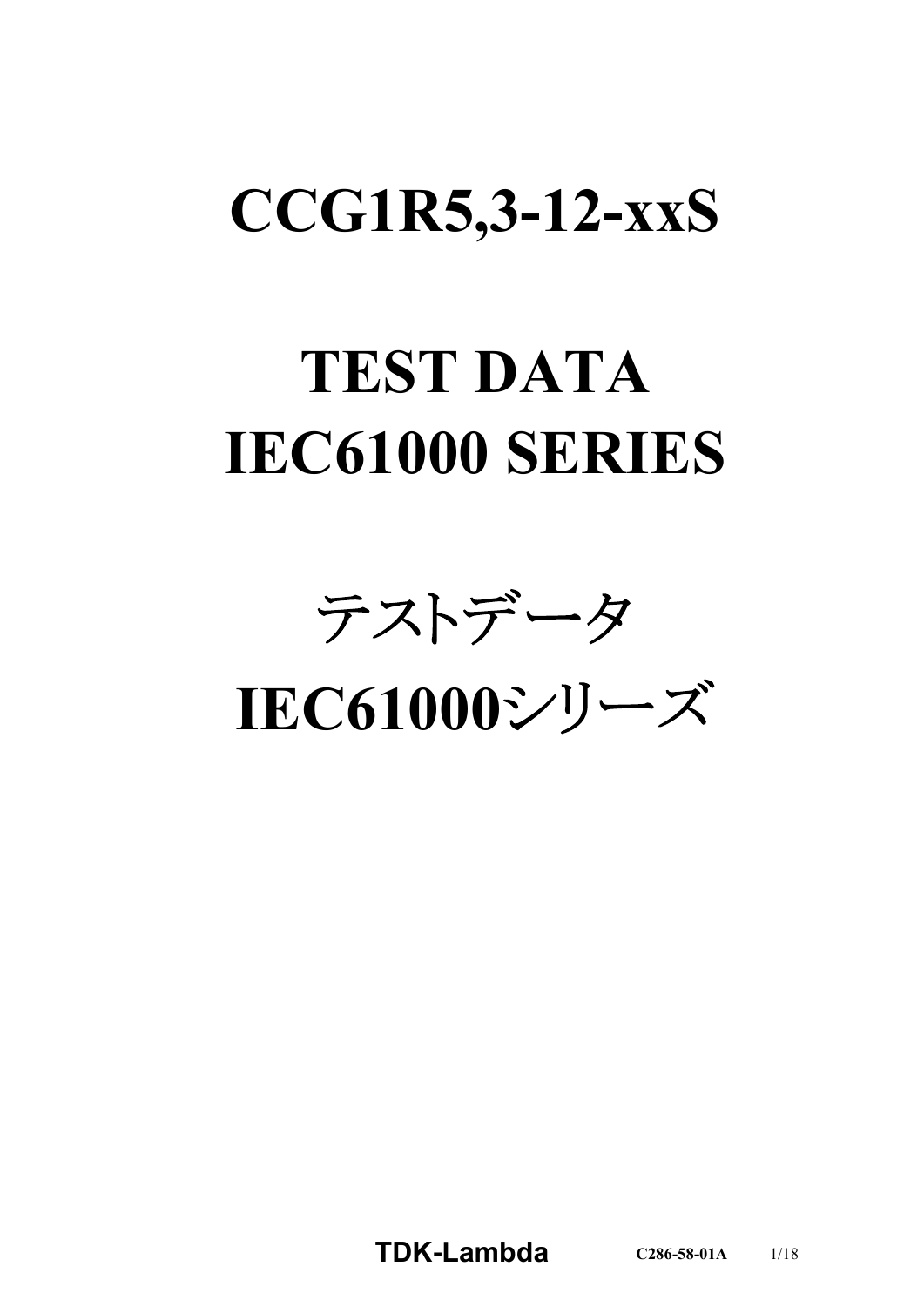#### *RWS 50B-600B Series* **CCG1R5,3-12-xxS**

#### **INDEX**

|    |                                                                                       | <b>PAGE</b> |
|----|---------------------------------------------------------------------------------------|-------------|
|    | 1. イミュニティ試験結果サマリ ……………………………………………………………… 3                                           |             |
|    | Summary of Immunity Test Results                                                      |             |
| 2. | 静電気放電イミュニティ試験 …………………………………………………………… 4                                               |             |
|    | Electrostatic Discharge Immunity Test (IEC61000-4-2)                                  |             |
| 3. | 放射性無線周波数電磁界イミュニティ試験 ………………………………………………… 6                                             |             |
|    | Radiated, Radio-Frequency, Electromagnetic Field Immunity Test (IEC61000-4-3)         |             |
|    | 4. 電気的ファーストトランジェントバーストイミュニティ試験 …………………………………… 8                                       |             |
|    | Electrical Fast Transient / Burst Immunity Test (IEC61000-4-4)                        |             |
|    | 5. サージイミュニティ試験 ……………………………………………………………… 12                                            |             |
|    | Surge Immunity Test (IEC61000-4-5)                                                    |             |
| 6. | 伝導性無線周波数電磁界イミュニティ試験 ………………………………………………                                                | 14          |
|    | Conducted Disturbances, Induced by Radio-Frequency Field Immunity Test (IEC61000-4-6) |             |
| 7. | 電力周波数磁界イミュニティ試験 ………………………………………………………                                                 | 17          |
|    | Power Frequency Magnetic Field Immunity Test (IEC61000-4-8)                           |             |

使用記号 Terminology Used

|       | +Vin …… + 入力端子                | + Input Terminal                   |
|-------|-------------------------------|------------------------------------|
|       | -Vin ••••••• - 入力端子           | - Input Terminal                   |
|       | RC ••••••• リモートON/OFFコントロール端子 | Remote ON/OFF Control Terminal     |
|       | +Vout …… + 出力端子               | $+$ Output Terminal                |
|       | -Vout ・・・・・・ - 出力端子           | - Output Terminal                  |
|       | TRM ······ 出力電圧外部可変用端子        | Output Voltage Adjustment Terminal |
| FG    | ・・・・・・・ フレームグラウンド             | Frame GND                          |
| $\pm$ | ・・・・・・ 接地                     | Earth                              |

※ CCG1R5-12-xxSは、CCG3-12-xxSとほぼ同等な特性を示します。

従いまして、一部試験ではCCG3-12-xxSの試験データにて代用しております。 また、当社標準測定条件における結果であり、参考値としてお考え願います。 CCG1R5-12-xxS have nearly the same characteristic as CCG3-12-xxS data. Therefore, Some data is substituted with CCG3-12-xxS data. Test results are reference data based on our standard measurement condition.

### **TDK-Lambda**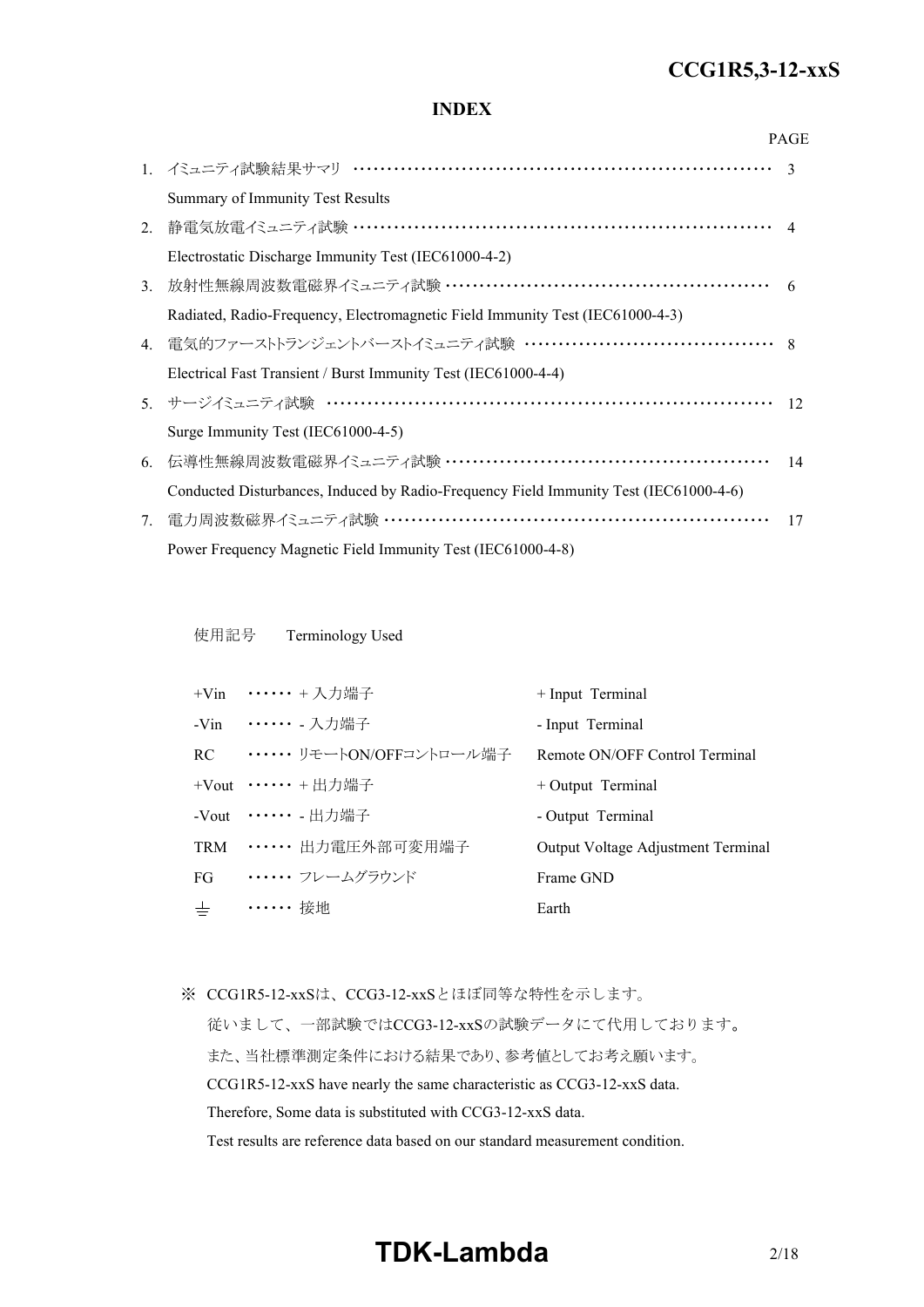#### **1.** イミュニティ試験結果サマリ **Summary of Immunity Test Results**

#### **MODEL : CCG1R5-12-xxS, CCG3-12-xxS**

| 項目<br>Item                                                                                       | 規格<br>Standard | 試験レベル<br><b>Test Level</b>                                      | 判定基準<br>Criterion<br>Level | 結果<br>Result |
|--------------------------------------------------------------------------------------------------|----------------|-----------------------------------------------------------------|----------------------------|--------------|
| 静電気放電イミュニティ試験<br>Electrostatic Discharge Immunity Test                                           | IEC61000-4-2   | Level 3<br>Air Discharge 8kV                                    | <sub>B</sub>               | <b>PASS</b>  |
| 放射性無線周波数電磁界イミュニティ試験<br>Radiated, Radio-Frequency,<br>Electromagnetic Field Immunity Test         | IEC61000-4-3   | Level 2<br>$3V/m(1.4-6.0GHz)$<br>Level 3<br>$10V/m(80-1000MHz)$ | $\mathsf{A}$               | <b>PASS</b>  |
| 電気的ファーストトランジェント<br>バーストイミュニティ試験<br>Electrical Fast Transient / Burst Immunity Test               | IEC61000-4-4   | Level 4<br>Input Port 4kV<br>Output Port 4kV<br>Signal Port 2kV | $\overline{B}$             | <b>PASS</b>  |
| サージイミュニティ試験<br><b>Surge Immunity Test</b>                                                        | IEC61000-4-5   | Level 3<br>Normal Mode 2kV                                      | B                          | <b>PASS</b>  |
| 伝導性無線周波数電磁界イミュニティ試験<br>Conducted Disturbances,<br>Induced by Radio-Frequency Field Immunity Test | IEC61000-4-6   | Level 3<br>10V(150kHz-80MHz)                                    | $\mathsf{A}$               | <b>PASS</b>  |
| 電力周波数磁界イミュニティ試験<br>Power Frequency Magnetic Field Immunity Test                                  | IEC61000-4-8   | Level 4<br>30A/m(50H, 60Hz)                                     | $\mathsf{A}$               | <b>PASS</b>  |

試験条件の詳細は、各テストページを参照してください。 Refer to the test condition section for further details.

#### 判定基準A

Criterion Level A

- 1. 試験中、5%を超える出力電圧の変動のない事
	- The regulation of output voltage must not exceed 5% of initial value during test.
- 2. 試験後の出力電圧は初期値から変動していない事
	- The output voltage must be within the regulation of specification after the test.
- 3. 発煙・発火のない事 Smoke and fire are not allowed.

#### 判定基準B

#### Criterion Level B

- 1. 入力再投入を必要とする一時的な機能低下のない事
	- Must not have temporary function degradation that requires input restart.
- 2. 試験後の出力電圧は初期値から変動していない事
- The output voltage must be within the regulation of specification after the test. 3. 発煙・発火のない事
	- Smoke and fire are not allowed.

# **TDK-Lambda**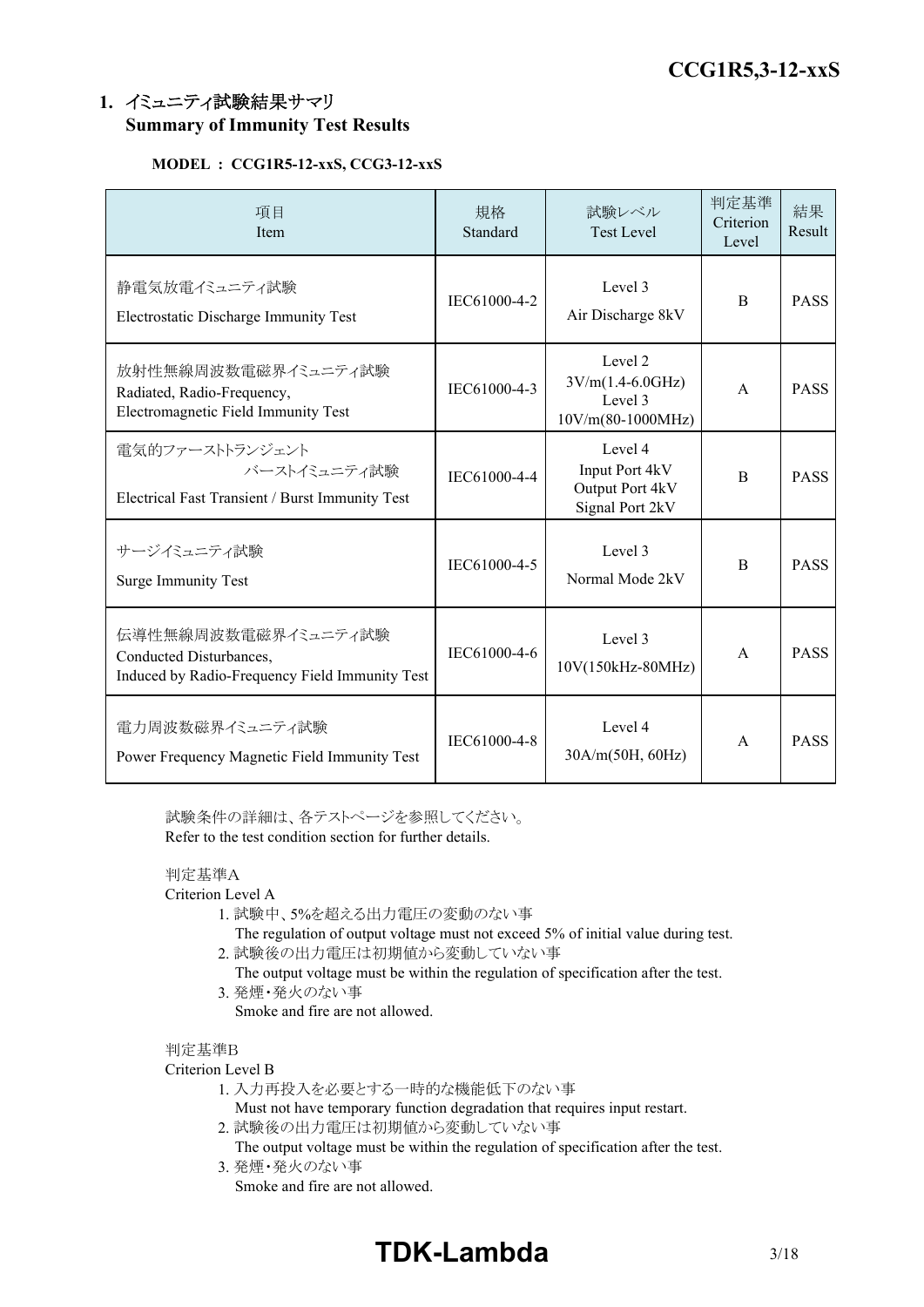#### **2.** 静電気放電イミュニティ試験 **Electrostatic Discharge Immunity Test (IEC61000-4-2)**

#### **MODEL : CCG3-12-xxS**

※CCG1R5-12-xxSはCCG3-12-xxSと同様の回路と機構の為、CCG3-12-xxSのデータで代用しております CCG1R5-12-xxS is the same circuit and mechanical structure as CCG3-12-xxS, data is substituted with CCG3-12-xxS data.

| (1) 使用計測器 Equipment Used          |                                       |
|-----------------------------------|---------------------------------------|
| • 静電気試験機                          | : ESS-S3011/GT-30R (Noise Laboratory) |
| Electrostatic Discharge Simulator |                                       |
| • 放電抵抗                            | $: 330\Omega$                         |
| Discharge Resistance              |                                       |
| •静電容量                             | : 150pF                               |
| Capacitance                       |                                       |

#### **(2)** 供試品台数 **The number of D.U.T. (Device Under Test)**

| $\cdot$ CCG3-12-03S | : $1 \oplus (1 \text{ unit})$ |
|---------------------|-------------------------------|
| $\cdot$ CCG3-12-15S | : $1 \oplus (1 \text{ unit})$ |

#### **(3)** 試験条件 **Test Conditions**

| • 試験電圧                     | : 気中放電 8kV                                          |
|----------------------------|-----------------------------------------------------|
| <b>Test Voltage</b>        | Air Discharge 8kV                                   |
| • 極性                       | $; +, -$                                            |
| Polarity                   |                                                     |
| • 試験回数                     | : $10\Box$                                          |
| Number of Tests            | 10 times                                            |
| • 放電間隔                     | :>1秒                                                |
| Discharge Interval         | $>1$ second                                         |
| • 周囲温度                     | $: 25^{\circ}C$                                     |
| <b>Ambient Temperature</b> |                                                     |
| ・入力電圧                      | : 12VDC                                             |
| Input Voltage              |                                                     |
| ・出力電圧                      | : 定格                                                |
| Output Voltage             | Rated                                               |
| • 出力電流                     | $\frac{1}{2}$ CCG3-12-03S<br>$0A, 0.8A(0\%, 100\%)$ |
| Output Current             | CCG3-12-15S<br>0A, 0.2A(0%, 100%)                   |
|                            |                                                     |

#### **(4)** 試験方法及び印加箇所 **Test Method and Device Test Point**

• 放電ガンを用いて各入出力端子に気中放電する Apply the Electrostatic Discharge to each Input and Output Terminal by Air Discharge.



## **TDK-Lambda** 4/18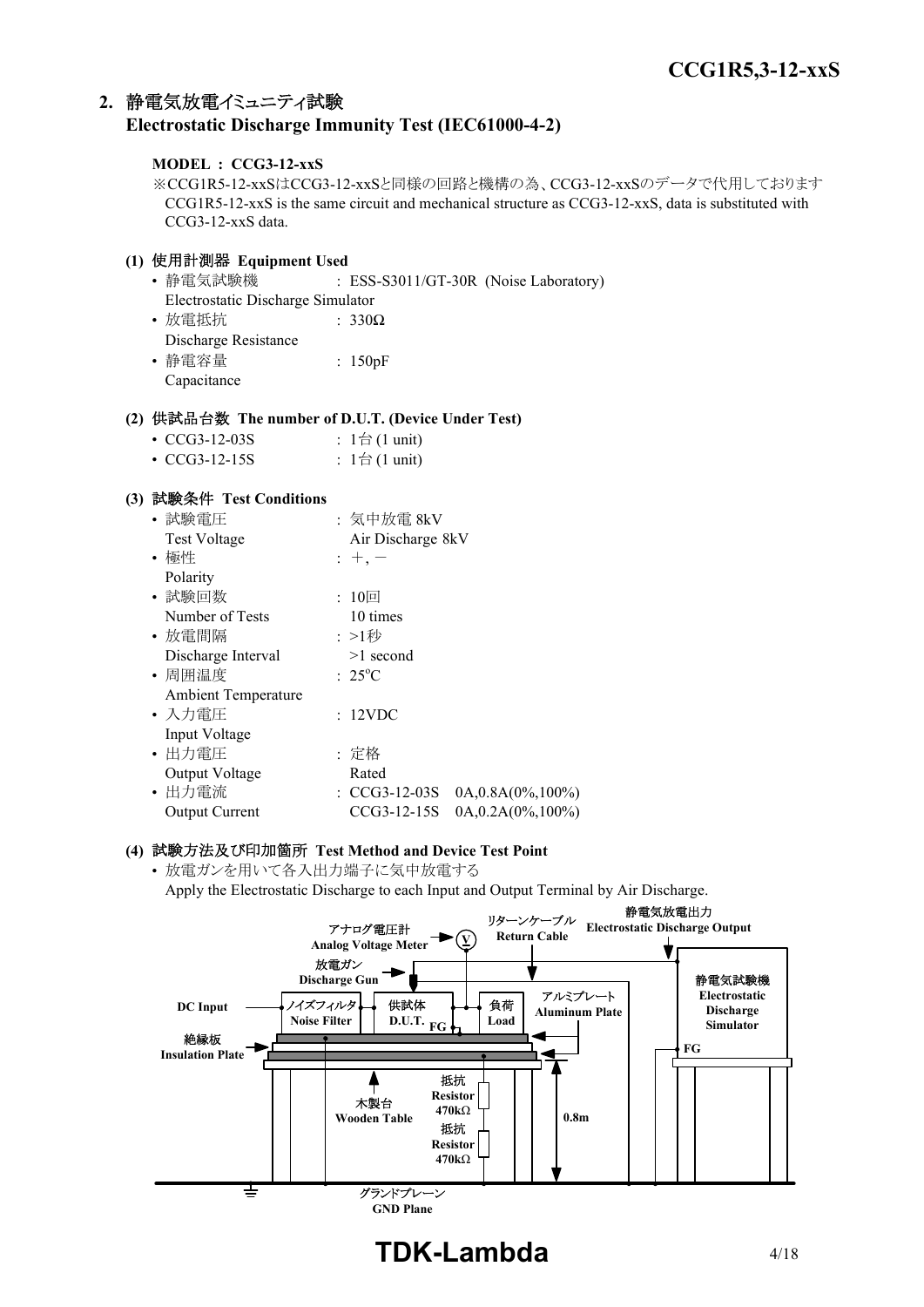

| • 電解コンデンサ              | (C1)     | : $25V$ 100 $\mu$ F |                        |                                        |
|------------------------|----------|---------------------|------------------------|----------------------------------------|
| Electrolytic Capacitor |          |                     |                        | (ELXZ250ELL101MFB5D, Nippon Chemi-Con) |
| • セラミックコンデンサ (C2, C3)  |          | $: 25V$ 10 $\mu$ F  |                        |                                        |
| Ceramic Capacitor      |          |                     | (C3216X7R1E106K, TDK)  |                                        |
| • セラミックコンデンサ (C4)      |          | $: 2kV$ 1000pF      |                        |                                        |
| Ceramic Capacitor      |          |                     | (C4520X7R3D102K, TDK)  |                                        |
| • セラミックコンデンサ           | (C5)     | $: 25V$ 10 $\mu$ F  |                        |                                        |
| Ceramic Capacitor      |          |                     | (C3216X7R1E106K, TDK)  |                                        |
| • セラミックコンデンサ           | (C6, C7) | : 630V 470pF        |                        |                                        |
| Ceramic Capacitor      |          |                     | (C3216C0G2J471J, TDK)  |                                        |
| • ヒューズ                 | (F1)     | : 3.15A             |                        |                                        |
| Fuse                   |          |                     | (DC86V11CT 3.15A, SOC) |                                        |
|                        |          |                     |                        |                                        |
|                        |          |                     |                        |                                        |

#### **(6)** 判定条件 **Acceptable Conditions**

1.入力再投入を必要とする一時的な機能低下のない事 Must not have temporary function degradation that requires input restart. 2.試験後の出力電圧は初期値から変動していない事

The output voltage must be within the regulation of specification after the test. 3.発煙・発火のない事

Smoke and fire are not allowed.

| 気中放電<br>Air Discharge | $CCG3-12-03S$     | CCG3-12-15S       |
|-----------------------|-------------------|-------------------|
| 8kV                   | 合格<br><b>PASS</b> | 合格<br><b>PASS</b> |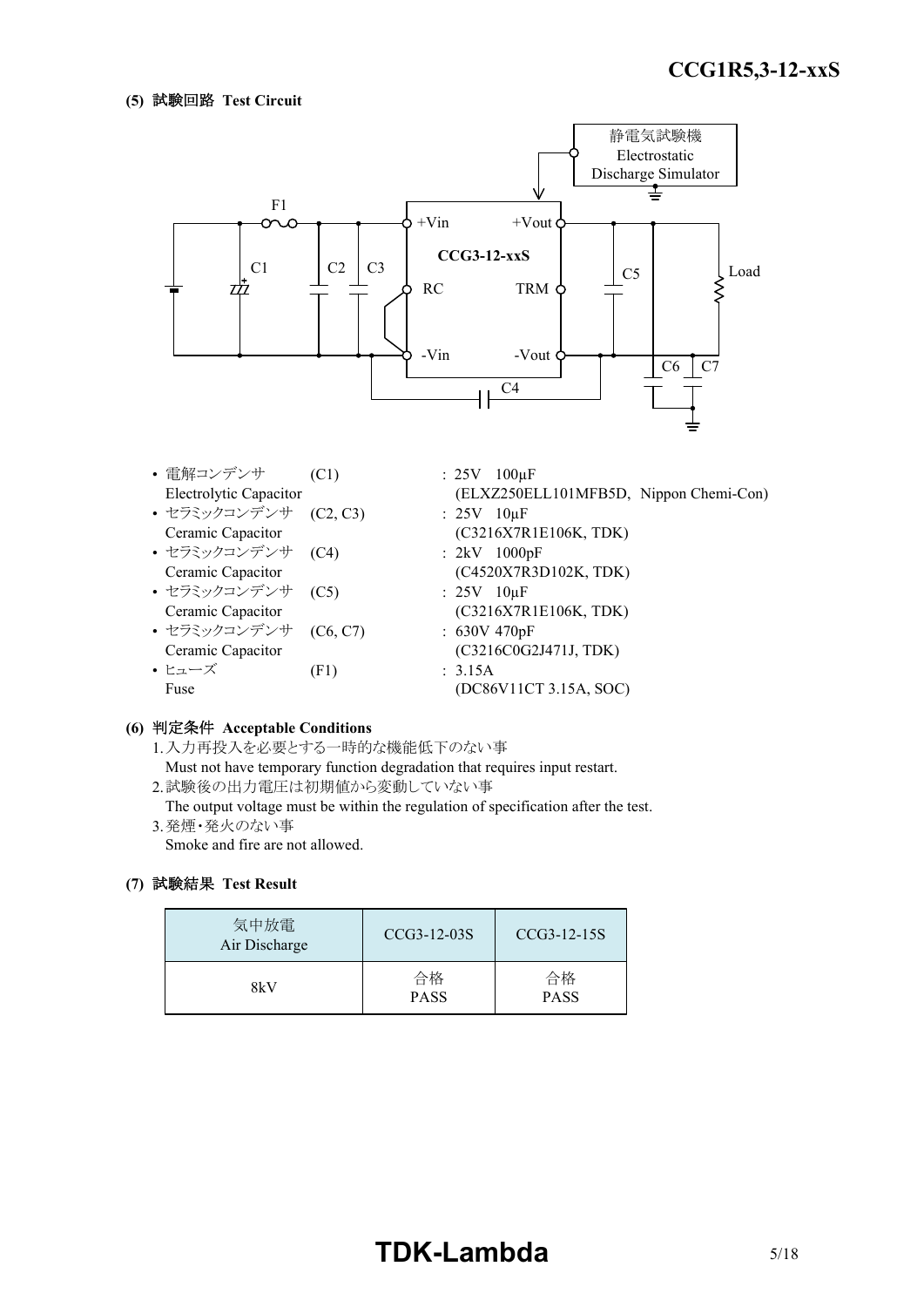#### **3.** 放射性無線周波数電磁界イミュニティ試験

#### **Radiated, Radio-Frequency, Electromagnetic Field Immunity Test (IEC61000-4-3)**

| MODEL : CCG3-12-xxS<br>CCG3-12-xxS data.                                                                                                                                               | ※CCG1R5-12-xxSはCCG3-12-xxSと同様の回路と機構の為、CCG3-12-xxSのデータで代用しております<br>CCG1R5-12-xxS is the same circuit and mechanical structure as CCG3-12-xxS, data is substituted with                                      |
|----------------------------------------------------------------------------------------------------------------------------------------------------------------------------------------|------------------------------------------------------------------------------------------------------------------------------------------------------------------------------------------------------------|
| (1) 使用計測器 Equipment Used                                                                                                                                                               |                                                                                                                                                                                                            |
| • シグナルジェネレータ<br>Signal Generator                                                                                                                                                       | : N5181A (Agilent Technologies)                                                                                                                                                                            |
| • パワーアンプシステム                                                                                                                                                                           | : BBA150-BC500, BBA150-D110/E100 (ROHDE&SCHWARZ)                                                                                                                                                           |
| Power Amplifier System<br>• アンテナ<br>Antenna                                                                                                                                            | : VULP9118E (Schwarzbeck), 3117 (ETS Lindgren)                                                                                                                                                             |
| (2) 供試品台数 The Number of D.U.T (Device Under Test)                                                                                                                                      |                                                                                                                                                                                                            |
| $\cdot$ CCG3-12-03S                                                                                                                                                                    | : $1 \oplus (1 \text{ unit})$                                                                                                                                                                              |
| $\cdot$ CCG3-12-15S                                                                                                                                                                    | : $1 \oplus (1 \text{ unit})$                                                                                                                                                                              |
| (3) 試験条件 Test Conditions<br>• 電磁界周波数<br><b>Electromagnetic Frequency</b><br>• 放射電磁界強度<br>Radiation Field Strength<br>• スイープコンディション<br>Sweep Condition<br>• 振幅変調<br>Amplitude Modulated | : $80~1000$ MHz, $1.4~6.0$ GHz<br>: $10 \text{V/m}(80 \text{~} 1000 \text{MHz})$ , $3 \text{V/m}(1.4 \text{~} 6.0 \text{GHz})$<br>: 1.0%ステップ,0.5秒保持<br>$1.0\%$ step up, 0.5 seconds hold<br>$: 80\%, 1kHz$ |
| • 偏波                                                                                                                                                                                   | : 水平, 垂直                                                                                                                                                                                                   |
| Wave Angle                                                                                                                                                                             | Horizontal and Vertical                                                                                                                                                                                    |
| • 試験方向                                                                                                                                                                                 | : 上下, 左右, 前後                                                                                                                                                                                               |
| Test Angle                                                                                                                                                                             | Top/Bottom, Both Sides, Front/Back                                                                                                                                                                         |
| • 距離                                                                                                                                                                                   | : 3.0m                                                                                                                                                                                                     |
| Distance<br>• 周囲温度                                                                                                                                                                     | $: 25^{\circ}C$                                                                                                                                                                                            |
| <b>Ambient Temperature</b><br>• 入力電圧<br>Input Voltage                                                                                                                                  | : 12VDC                                                                                                                                                                                                    |
| • 出力電圧                                                                                                                                                                                 | : 定格                                                                                                                                                                                                       |
| Output Voltage                                                                                                                                                                         | Rated                                                                                                                                                                                                      |
| • 出力電流                                                                                                                                                                                 | : $CCG3-12-03S$ $0.8A(100%)$                                                                                                                                                                               |
| <b>Output Current</b>                                                                                                                                                                  | CCG3-12-15S<br>$0.2A(100\%)$                                                                                                                                                                               |

#### **(4)** 試験方法 **Test Method**

供試体に向け、アンテナから規定の無線周波数電磁界を放射する Apply the specified Radio Frequency Electromagnetic Field from Antenna to DUT.

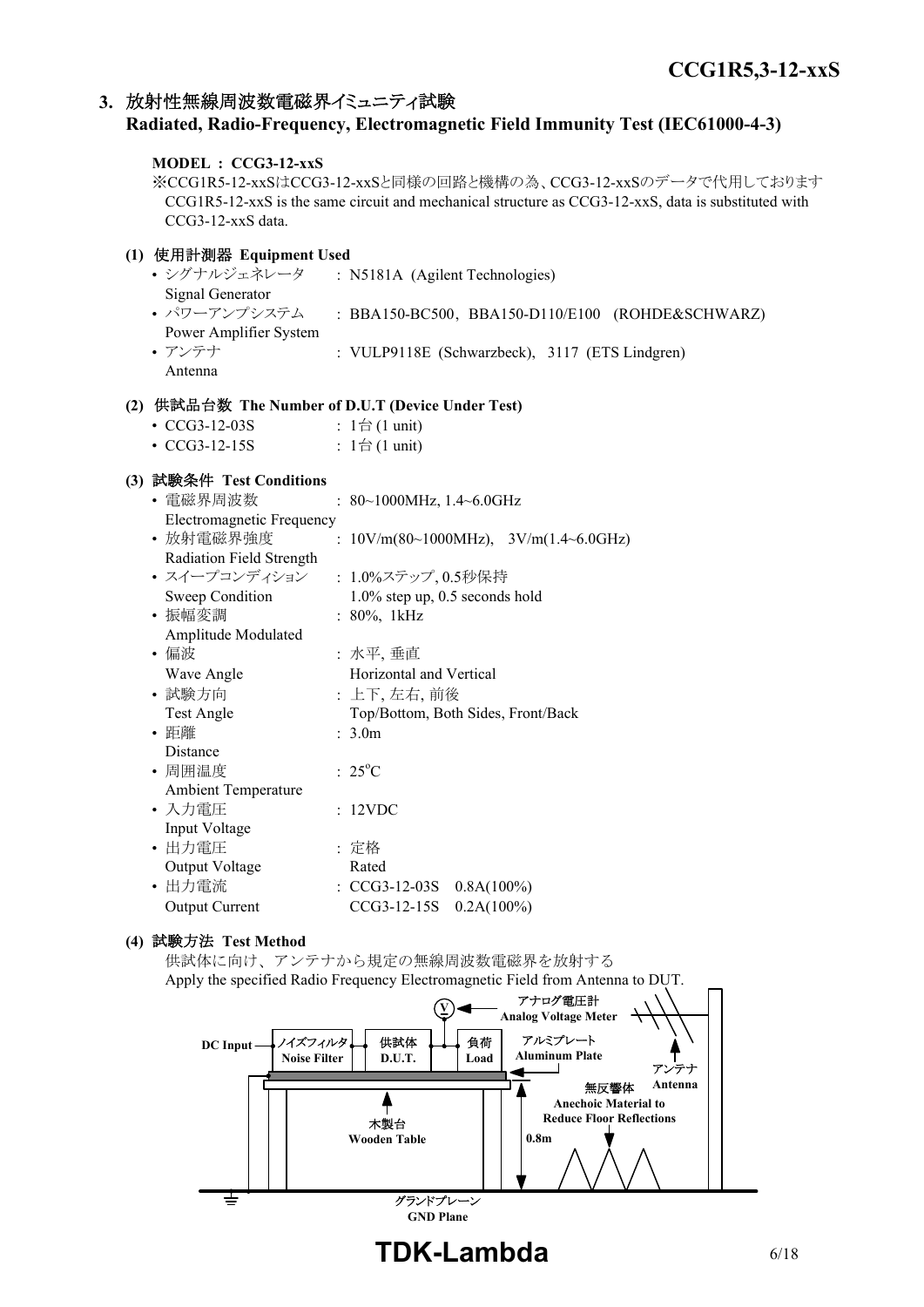

(6) 判定条件 Acceptable Conditions

1.試験中、5%を超える出力電圧の変動のない事 The regulation of output voltage must not exceed 5% of initial value during test.

2.試験後の出力電圧は初期値から変動していない事 The output voltage must be within the regulation of specification after the test. 3.発煙・発火のない事

Smoke and fire are not allowed.

| 電磁界周波数<br>Electromagnetic Frequency | 放射電磁界強度<br>Radiation Field Strength | CCG3-12-03S       | CCG3-12-15S       |
|-------------------------------------|-------------------------------------|-------------------|-------------------|
| $80 \sim 1000 MHz$                  | 10V/m                               | 合格<br><b>PASS</b> | 合格<br><b>PASS</b> |
| $1.4 \sim 6.0$ GHz                  | 3V/m                                | 合格<br><b>PASS</b> | 合格<br><b>PASS</b> |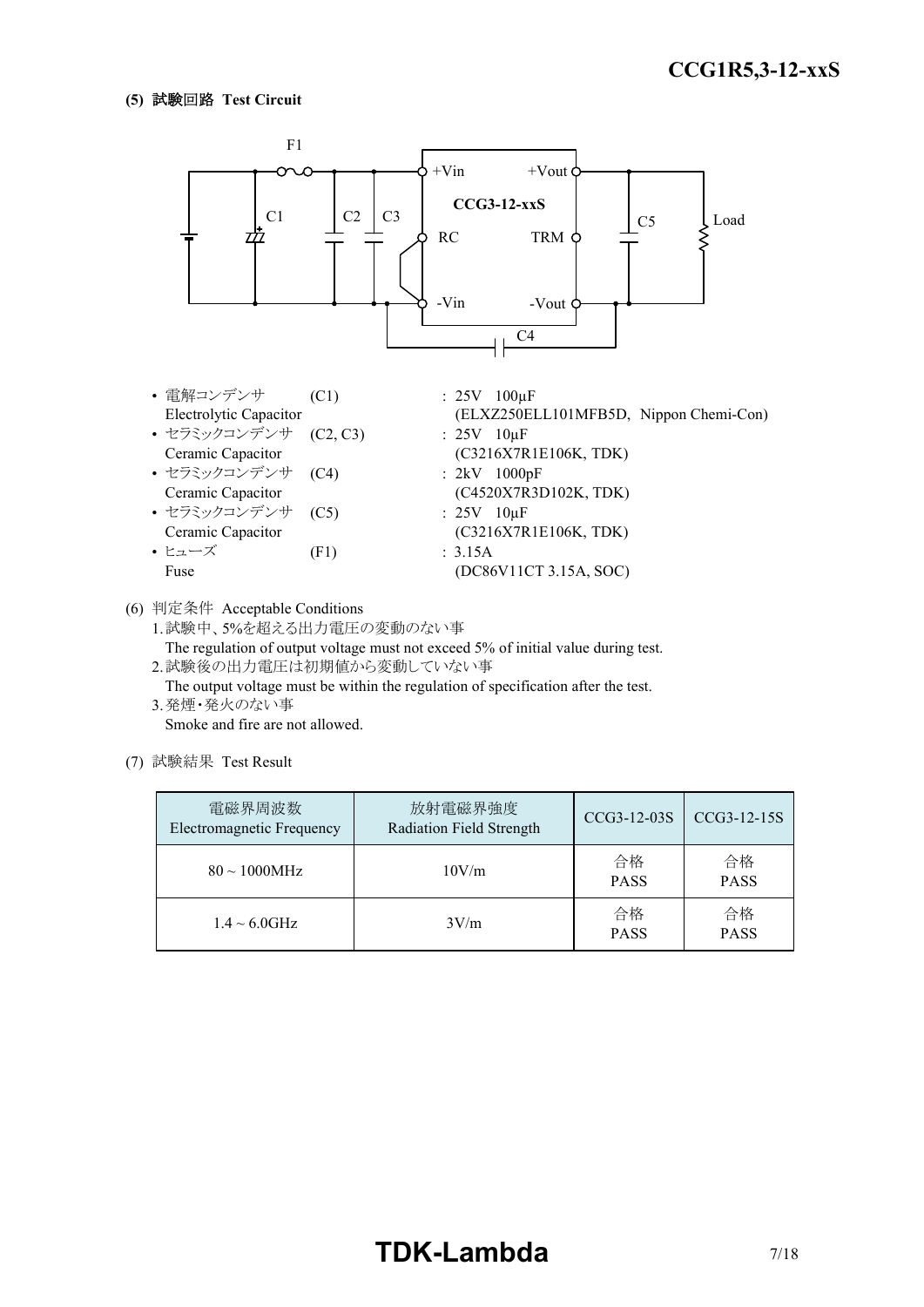#### **4.** 電気的ファーストトランジェントバーストイミュニティ試験 **Electrical Fast Transient / Burst Immunity Test (IEC61000-4-4)**

#### **MODEL : CCG1R5-12-xxS, CCG3-12-xxS**

|     | (1) 使用計測器 Equipment Used                        |                                                  |                            |  |                 |
|-----|-------------------------------------------------|--------------------------------------------------|----------------------------|--|-----------------|
|     | • EFT/B発生器<br>EFT/B Generator                   | : FNS-AX3-B50B (Noise Laboratory)                |                            |  |                 |
|     | • カップリングクランプ : 15-00001A (Noise Laboratory)     |                                                  |                            |  |                 |
|     | Coupling Clamp                                  |                                                  |                            |  |                 |
| (2) | 供試品台数 The Number of D.U.T. (Device Under Test)  |                                                  |                            |  |                 |
|     | $\cdot$ CCG1R5-12-03S                           | : $1 \oplus (1 \text{ unit})$                    |                            |  |                 |
|     | • $CCG1R5-12-15S$ : $1 \oplus (1 \text{ unit})$ |                                                  |                            |  |                 |
|     | $\cdot$ CCG3-12-03S                             | $: 1 \oplus (1 \text{ unit})$                    |                            |  |                 |
|     | $\cdot$ CCG3-12-15S                             | : $1 \oplus (1 \text{ unit})$                    |                            |  |                 |
|     |                                                 |                                                  |                            |  |                 |
|     | (3) 試験条件 Test Conditions                        |                                                  |                            |  |                 |
|     | • 試験電圧                                          | : 入力ポート4kV, 出力ポート4kV, 信号ポート2kV                   |                            |  |                 |
|     | <b>Test Voltage</b>                             | Input Port 4kV, Output Port 4kV, Signal Port 2kV |                            |  |                 |
|     | • バースト期間                                        | $: 15$ msec                                      | • パルス周波数                   |  | : 100kHz        |
|     | <b>Burst Time</b>                               |                                                  | Pulse Frequency            |  |                 |
|     | • パルス個数                                         | : 75 <sub>pres</sub>                             | • バースト周期                   |  | : 300msec       |
|     | Number of Pulse                                 |                                                  | <b>Burst Cycle</b>         |  |                 |
|     | • 極性                                            | $+,-$                                            | • 試験時間                     |  | : 1分            |
|     | Polarity                                        |                                                  | <b>Test Duration</b>       |  | 1 minute        |
|     | • 試験回数                                          | $: 1 \square$                                    | • 周囲温度                     |  | $: 25^{\circ}C$ |
|     | Number of Tests                                 | 1 time                                           | <b>Ambient Temperature</b> |  |                 |
|     | . 7 五零匠                                         | $\cdot$ 10 $\lambda$                             | 山五垂丘                       |  | ,孛枚             |

| Number of Tests       | 1 time        | Ambient Temperature                    |       |
|-----------------------|---------------|----------------------------------------|-------|
| • 入力雷圧                | : 12VDC       | • 出力雷圧                                 | : 定格  |
| Input Voltage         |               | Output Voltage                         | Rated |
| • 出力電流                |               | : CCG1R5-12-03S $0A, 0.4A(0\%, 100\%)$ |       |
| <b>Output Current</b> |               | $CCG1R5-12-15S$ $0A,0.1A(0\%,100\%)$   |       |
|                       | $CCG3-12-03S$ | $0A, 0.8A(0\%, 100\%)$                 |       |
|                       | $CCG3-12-15S$ | $0A, 0.2A(0\%, 100\%)$                 |       |

#### **(4)** 試験方法及び印加箇所 **Test Method and Device Test Point**

A. 入力ポート(+Vin、-Vin)に規定のバースト・ノイズをコモンモードで印加する Apply the specified Burst Noise to the Input Ports (+Vin, -Vin) with Common Mode.



**TDK-Lambda** 8/18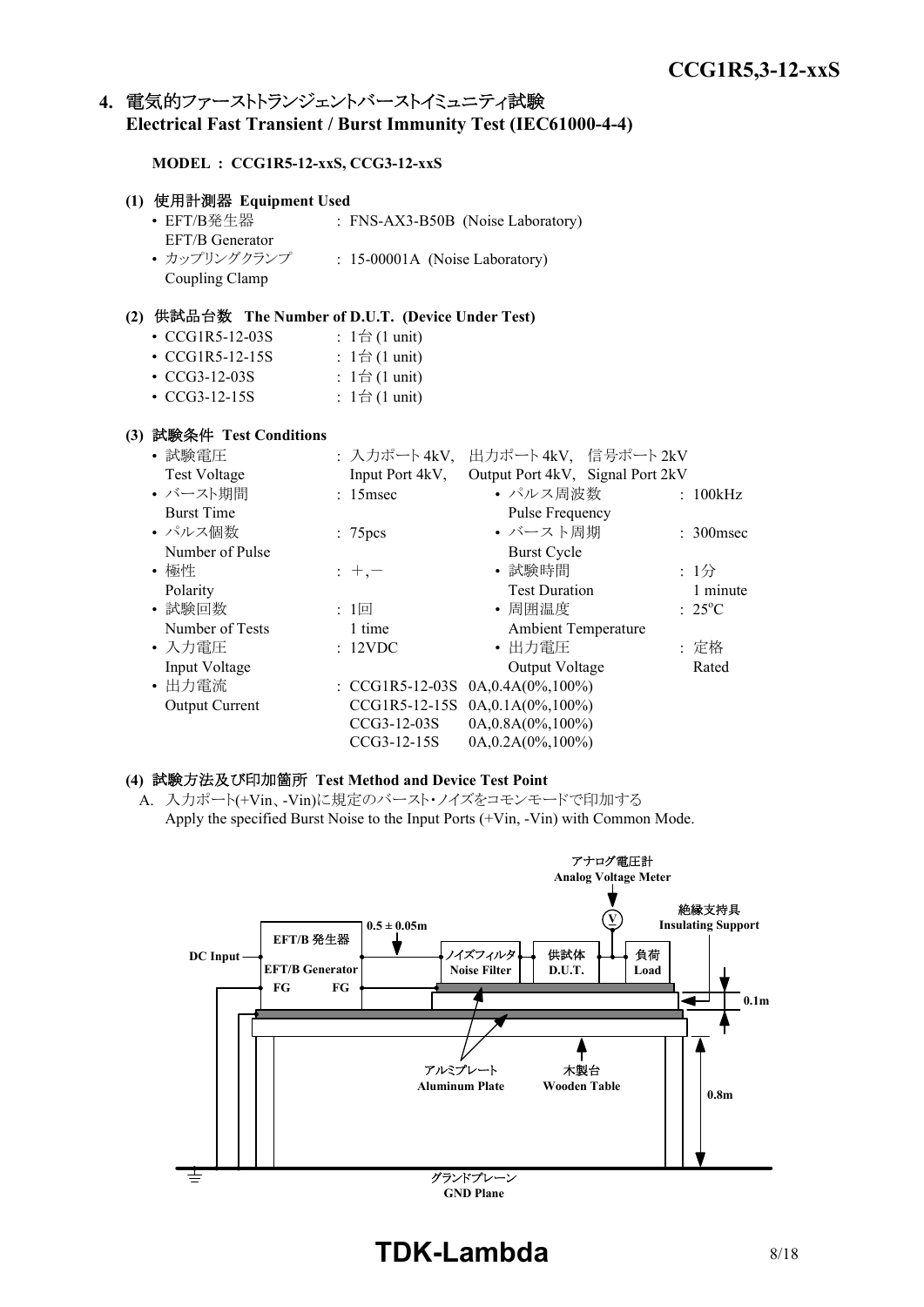B. 出力ポート(+Vo、-Vo)に規定のバースト・ノイズをコモンモードで印加する Apply the specified Burst Noise to the Output Ports (+Vo, -Vo) with Common Mode.



C. 信号ポート(RC, -Vin, TRM, +Vout, -Vout)に規定のバースト・ノイズをコモンモードで印加する Apply the specified Burst Noise to the Signal Ports(RC, -Vin, TRM, +Vout, -Vout) with Common Mode.

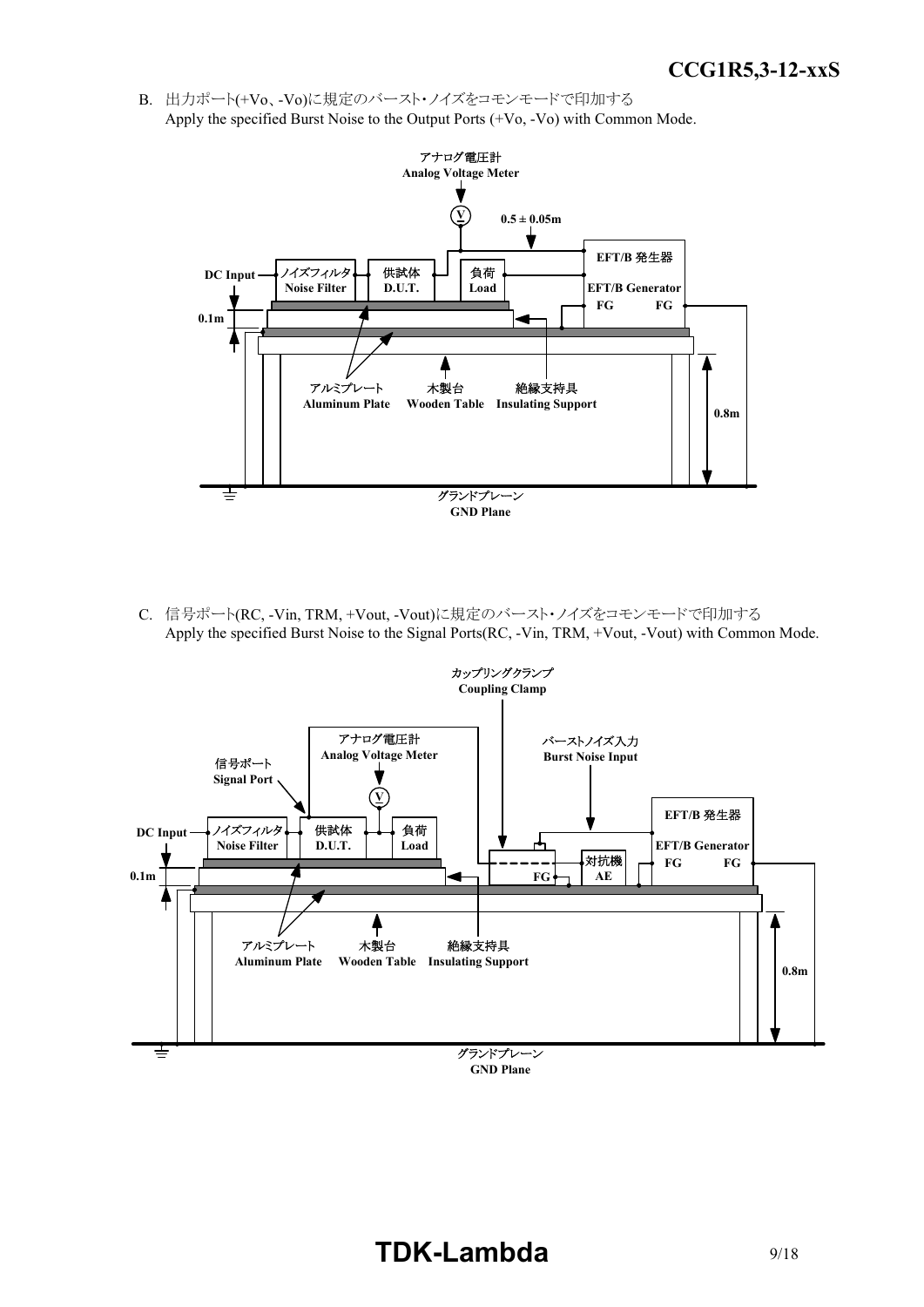- **(5)** 試験回路 **Test Circuit**
	- A. 入力ポート Input Port



B. 出力ポート Output Port



C. 信号ポート Signal Port

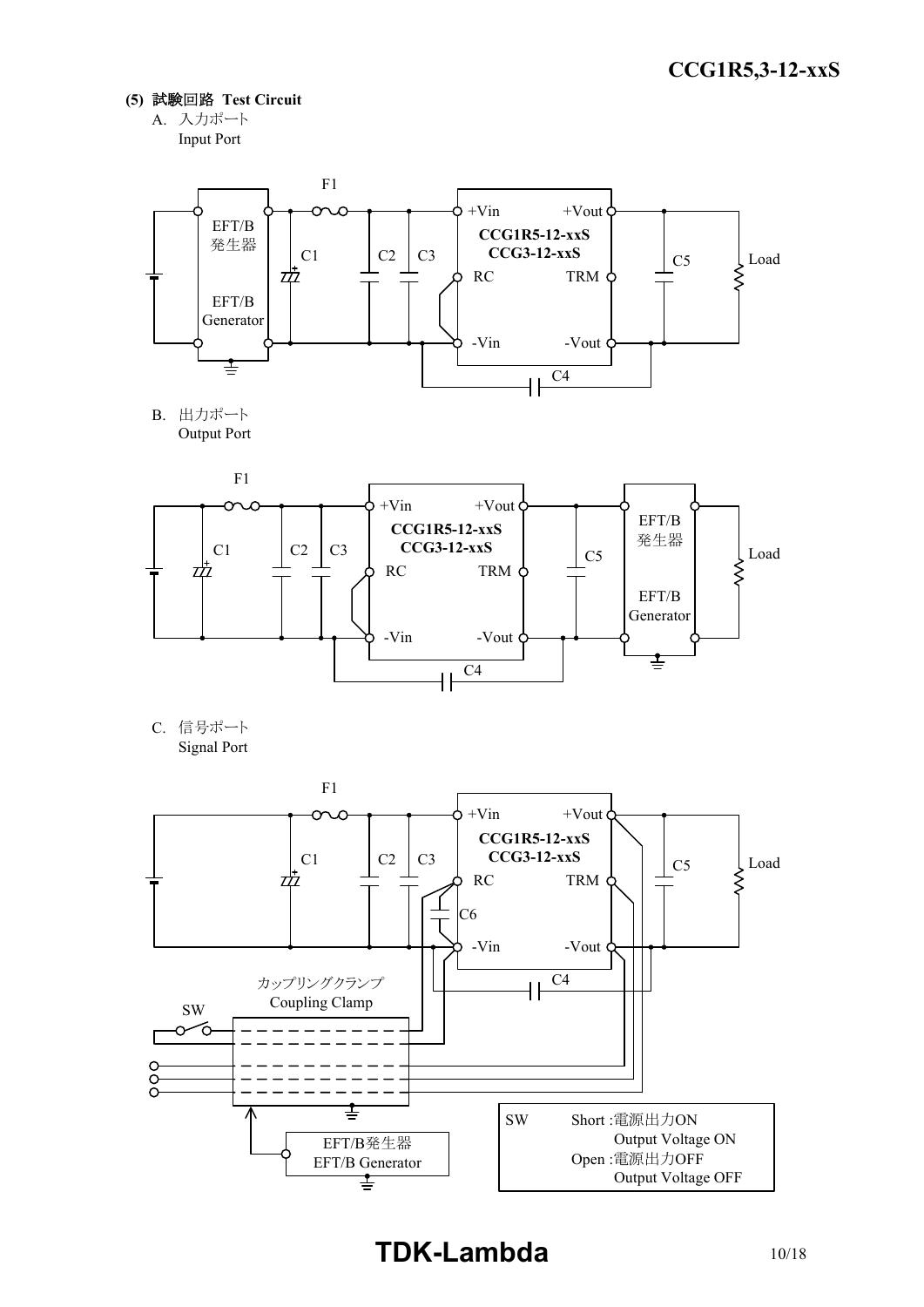| • 電解コンデンサ              | (C1) |      | $CCG1R5 : 25V 47\mu F$                 |
|------------------------|------|------|----------------------------------------|
| Electrolytic Capacitor |      |      | (ELXZ250ELL470MFB5D, Nippon Chemi-Con) |
|                        |      | CCG3 | : $25V$ 100 $\mu$ F                    |
|                        |      |      | (ELXZ250ELL101MFB5D, Nippon Chemi-Con) |
| • セラミックコンデンサ (C2,C3)   |      |      | $: 25V$ 10 $\mu$ F                     |
| Ceramic Capacitor      |      |      | (C3216X7R1E106K, TDK)                  |
| • セラミックコンデンサ (C4)      |      |      | $: 2kV$ 1000pF                         |
| Ceramic Capacitor      |      |      | (C4520X7R3D102K, TDK)                  |
| • セラミックコンデンサ           | (C5) |      | $: 25V$ 10 $\mu$ F                     |
| Ceramic Capacitor      |      |      | (C3216X7R1E106K, TDK)                  |
| • セラミックコンデンサ           | (C6) |      | $: 50V$ 220pF                          |
| Ceramic Capacitor      |      |      | (C1005C0G1H221J, TDK)                  |
| • ヒューズ                 | (F1) |      | : 3.15A                                |
| Fuse                   |      |      | (DC86V11CT 3.15A, SOC)                 |

#### **(6)** 判定条件 **Acceptable Conditions**

- 1.入力再投入を必要とする一時的な機能低下のない事 Must not have temporary function degradation that requires input restart.
- 2.試験後の出力電圧は初期値から変動していない事
- The output voltage must be within the regulation of specification after the test. 3.発煙・発火のない事

Smoke and fire are not allowed.

#### **(7)** 試験結果 **Test Result**

| 試験箇所                                              | 試験電圧                |                   | CCG1R5            | CCG3              |                   |
|---------------------------------------------------|---------------------|-------------------|-------------------|-------------------|-------------------|
| <b>Test Port</b>                                  | <b>Test Voltage</b> | $12 - 0.3S$       | 12-15S            | $12-03S$          | $12 - 15S$        |
| 入力ポート (+Vin, -Vin)<br>Input Port                  | 4kV                 | 合格<br><b>PASS</b> | 合格<br><b>PASS</b> | 合格<br><b>PASS</b> | 合格<br><b>PASS</b> |
| 出力ポート (+Vout, -Vout)<br>Output Port               | 4kV                 | 合格<br><b>PASS</b> | - ※               | 合格<br><b>PASS</b> | 合格<br><b>PASS</b> |
| 信号ポート(RC, -Vin, TRM, +Vout, -Vout)<br>Signal Port | 2kV                 | 合格<br><b>PASS</b> | - ※               | 合格<br><b>PASS</b> | 合格<br><b>PASS</b> |

※CCG1R5-12-15SはCCG1R5-12-03Sと同様の回路と機構の為、CCG1R5-12-03Sのデータで代用して おります

CCG1R5-12-15S is the same circuit and mechanical structure as CCG1R5-12-03S, data is substituted with CCG1R5-12-03S data.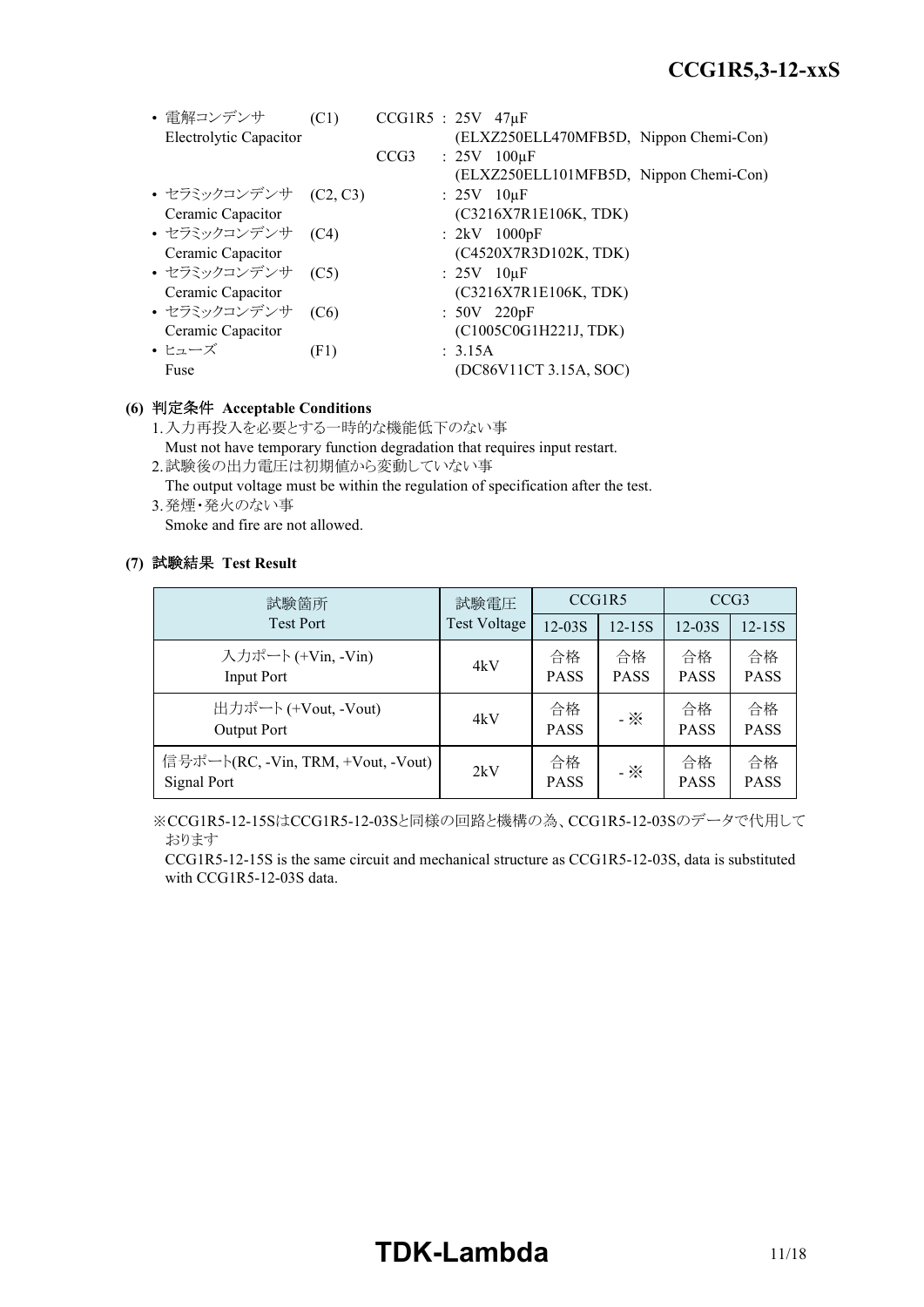#### **5.** サージイミュニティ試験 **Surge Immunity Test (IEC61000-4-5)**

#### **MODEL : CCG1R5-12-xxS, CCG3-12-xxS**

| (1) 使用計測器 Equipment Used                           |                                  |                        |         |
|----------------------------------------------------|----------------------------------|------------------------|---------|
| • サージ試験機                                           | : LSS-F02A1A (Noise Laboratory)  |                        |         |
| Surge Simulator                                    |                                  |                        |         |
| • 結合インピーダンス                                        | : $2\Omega$                      |                        |         |
| Coupling Impedance                                 |                                  |                        |         |
| • 結合コンデンサ                                          | : $18 \mu F$                     |                        |         |
| Coupling Capacitance                               |                                  |                        |         |
| (2) 供試品台数 The Number of D.U.T. (Device Under Test) |                                  |                        |         |
| $\cdot$ CCG1R5-12-03S                              | $: 1 \oplus (1 \text{ unit})$    |                        |         |
| • $CCG1R5-12-15S$ : $1 \oplus (1 \text{ unit})$    |                                  |                        |         |
| $\cdot$ CCG3-12-03S                                | : $1 \oplus (1 \text{ unit})$    |                        |         |
| $\cdot$ CCG3-12-15S                                | : $1 \oplus (1 \text{ unit})$    |                        |         |
| (3) 試験条件 Test Conditions                           |                                  |                        |         |
| • モード                                              | : ディファレンシャル → 試験電圧               |                        | :2kV    |
| Mode                                               | Differential                     | <b>Test Voltage</b>    |         |
| • 極性                                               | $: +, -$                         | • 試験回数                 | : 5回    |
| Polarity                                           |                                  | Number of Tests        | 5 times |
| • 周囲温度                                             | $: 25^{\circ}C$                  | • 入力電圧                 | : 12VDC |
| <b>Ambient Temperature</b>                         |                                  | Input Voltage          |         |
| • 出力電圧                                             | : 定格                             |                        |         |
| Output Voltage                                     | Rated                            |                        |         |
| • 出力電流                                             | : CCG1R5-12-03S 0A,0.4A(0%,100%) |                        |         |
| <b>Output Current</b>                              | CCG1R5-12-15S                    | $0A, 0.1A(0\%, 100\%)$ |         |
|                                                    | CCG3-12-03S                      | 0A,0.8A(0%,100%)       |         |

#### **(4)** 試験方法及び印加箇所 **Test Method and Device Test Point**

入力ポート(+Vin、-Vin)に規定のサージ電圧をディファレンシャルモードで印加する Apply the specified Surge Voltage to the Input Ports(+Vin, -Vin) with Differential Mode.

CCG3-12-15S 0A,0.2A(0%,100%)

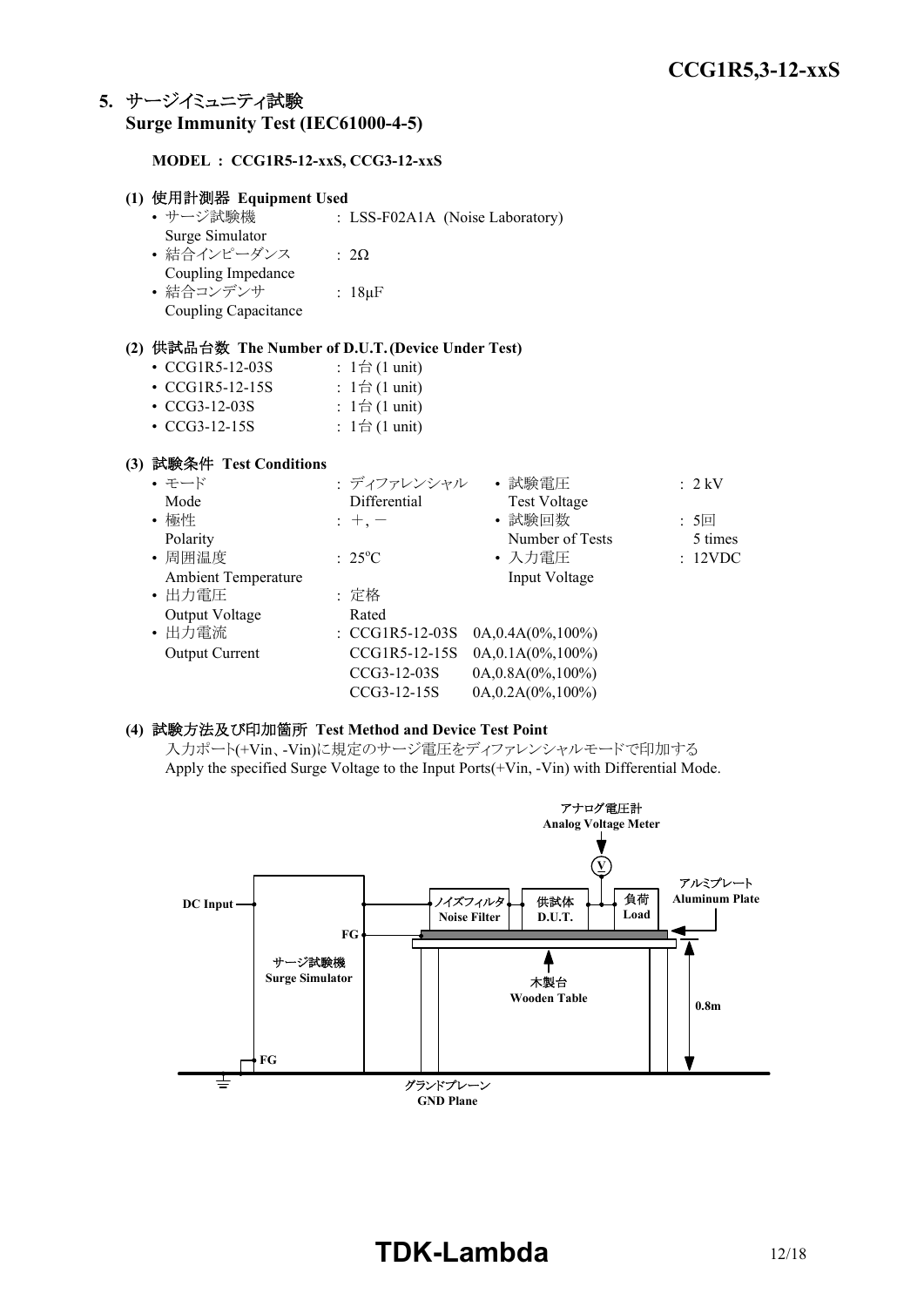

#### **(6)** 判定条件 **Acceptable Conditions**

1.入力再投入を必要とする一時的な機能低下のない事 Must not have temporary function degradation that requires input restart.

2.試験後の出力電圧は初期値から変動していない事

The output voltage must be within the regulation of specification after the test. 3.発煙・発火のない事

Smoke and fire are not allowed.

| 試験箇所                      | 試験電圧         | CCG1R5            |                   | CCG <sub>3</sub>  |                   |
|---------------------------|--------------|-------------------|-------------------|-------------------|-------------------|
| <b>Test Port</b>          | Test Voltage | $12 - 03S$        | 12-15S            | $12 - 03S$        | 12-15S            |
| ディファレンシャル<br>Differential | 2kV          | 合格<br><b>PASS</b> | 合格<br><b>PASS</b> | 合格<br><b>PASS</b> | 合格<br><b>PASS</b> |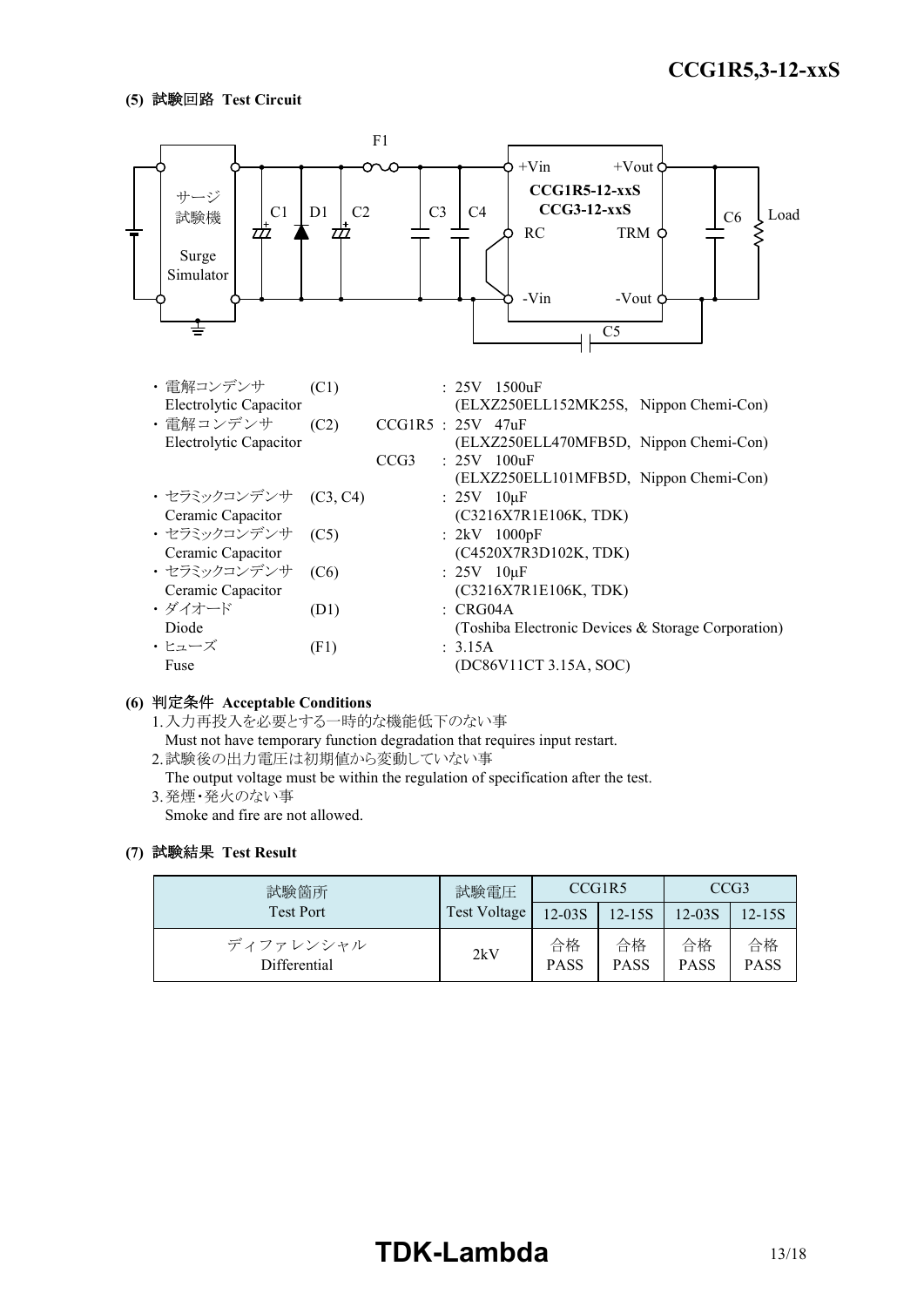#### **6.** 伝導性無線周波数電磁界イミュニティ試験 **Conducted Disturbances, Induced by Radio-Frequency Field Immunity Test (IEC61000-4-6)**

#### **MODEL : CCG1R5-12-xxS, CCG3-12-xxS**

#### **(1)** 使用計測器 **Equipment Used**

• RF パワーアンプ : BBA150 (Rohde & Schwarz) RF Power Amplifier • シグナルジェネレータ : N5181A (Agilent Technologies) Signal Generator • 結合/減結合ネットワーク: CDN M316, CDN M216 (TESEQ) Coupling De-Coupling Network (CDN) • RF 注入クランプ : KEMZ801A (TESEQ) RF Injection Clamp • 減衰器 : BS5000 (Toyo)

#### **(2)** 供試品台数 **The Number of D.U.T. (Device Under Test)**

| $\cdot$ CCG1R5-12-03S | : $1 \oplus (1 \text{ unit})$ |
|-----------------------|-------------------------------|
| $\cdot$ CCG1R5-12-15S | : $1 \oplus (1 \text{ unit})$ |
| $\cdot$ CCG3-12-03S   | : $1 \oplus (1 \text{ unit})$ |
| • $CCG3-12-15S$       | : $1 \oplus (1 \text{ unit})$ |

#### **(3)** 試験条件 **Test Conditions**

Attenuator

| • 電磁界周波数                   | $: 150kHz \sim 80MHz$             | • 試験電圧              | :10V    |
|----------------------------|-----------------------------------|---------------------|---------|
| Electromagnetic Frequency  |                                   | <b>Test Voltage</b> |         |
| • スイープコンディション              | : 1.0%ステップ, 0.5秒保持                |                     |         |
| Sweep Condition            | $1.0\%$ step up, 0.5 seconds hold |                     |         |
| • 周囲温度                     | $: 25^{\circ}C$                   | • 入力電圧              | : 12VDC |
| <b>Ambient Temperature</b> |                                   | Input Voltage       |         |
| • 出力電圧                     | : 定格                              |                     |         |
| Output Voltage             | Rated                             |                     |         |
| • 出力電流                     | : $CCG1R5-12-03S$ $0.4A(100%)$    |                     |         |
| <b>Output Current</b>      | CCG1R5-12-15S 0.1A(100%)          |                     |         |
|                            | CCG3-12-03S                       | $0.8A(100\%)$       |         |
|                            | $CCG3-12-15S$                     | $0.2A(100\%)$       |         |

#### **(4)** 試験方法及び印加箇所 **Test Method and Device Test Point**

A. 入力ポート(+Vin、-Vin)および出力ポート(+Vo、-Vo)に規定の無線周波数電磁界をコモンモードで 印加する

Apply the specified Radio Frequency Electromagnetic Field to the Input Ports (+Vin, -Vin) and Output Ports (+Vo, -Vo) with Common Mode.



# **TDK-Lambda** 14/18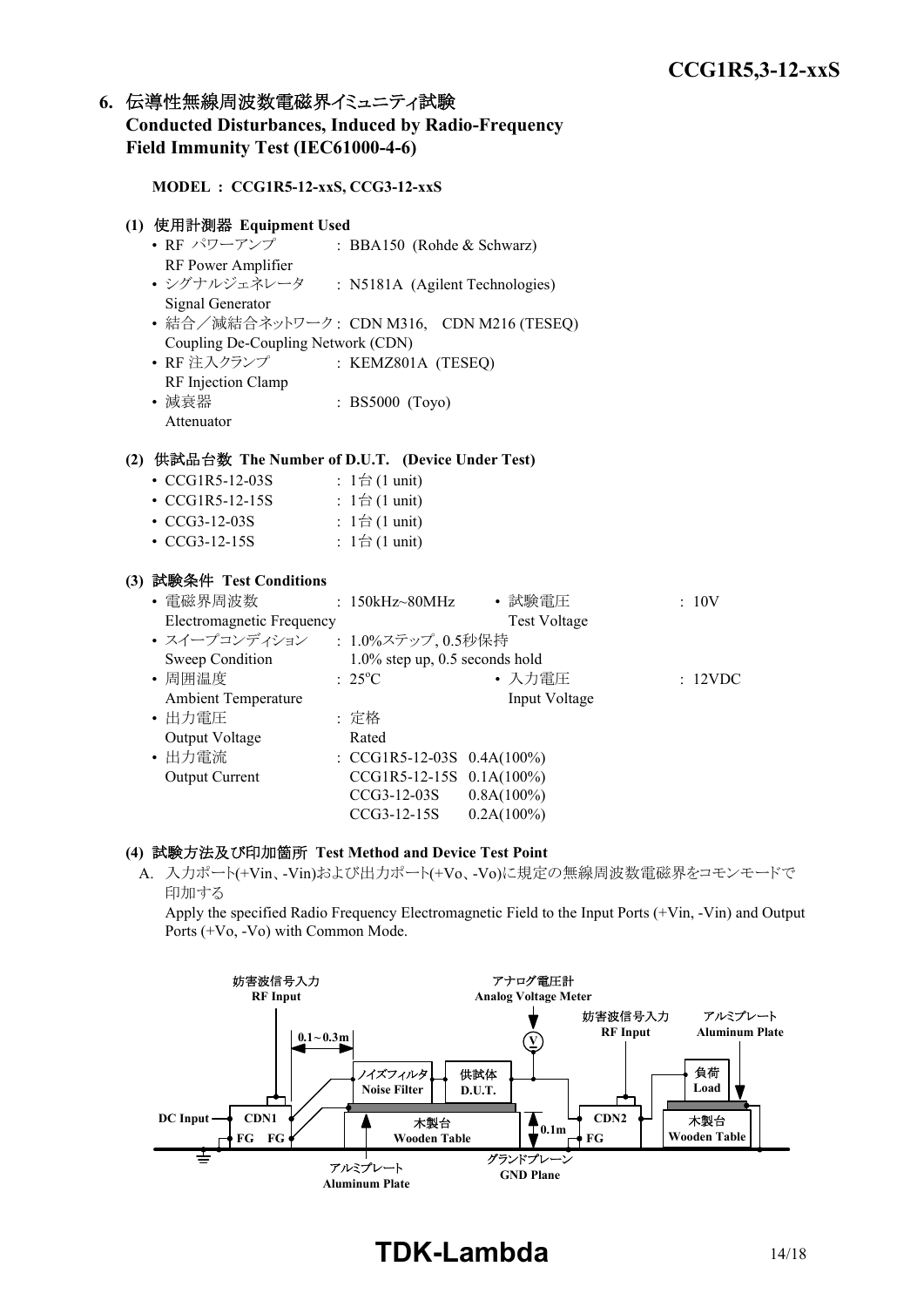*INSTRUCTION MANUAL* B. 信号ポート(RC, -Vin, TRM, +Vout, -Vout)に規定の無線周波数電磁界をコモンモードで印加する Apply the specified Radio Frequency Electromagnetic Field to the Signal Ports(RC, -Vin, TRM, +Vout, -Vout) with Common Mode.



-Vin

 $C<sub>4</sub>$ 

-Vout

į

B. 信号ポート

↨



# **TDK-Lambda**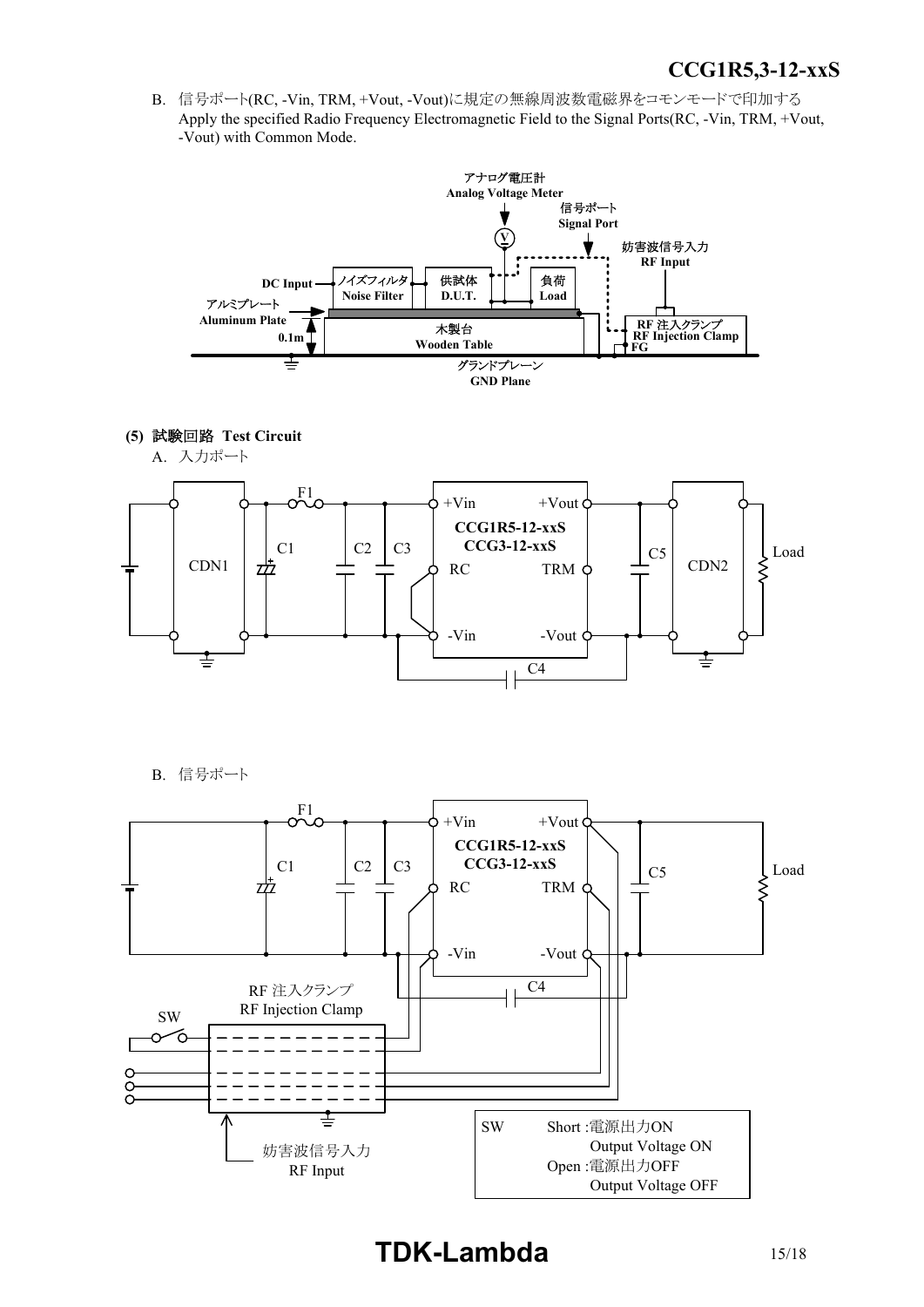| (C1) |                                                                 | $CCG1R5 : 25V 47\mu F$                 |
|------|-----------------------------------------------------------------|----------------------------------------|
|      |                                                                 | (ELXZ250ELL470MFB5D, Nippon Chemi-Con) |
|      |                                                                 | $CCG3$ : 25V $100\mu F$                |
|      |                                                                 | (ELXZ250ELL101MFB5D, Nippon Chemi-Con) |
|      |                                                                 | $: 25V$ 10 $\mu$ F                     |
|      |                                                                 | (C3216X7R1E106K, TDK)                  |
|      |                                                                 | $: 2kV$ 1000pF                         |
|      |                                                                 | (C4520X7R3D102K, TDK)                  |
|      |                                                                 | $: 25V$ 10 $\mu$ F                     |
|      |                                                                 | (C3216X7R1E106K, TDK)                  |
| (F1) |                                                                 | : 3.15A                                |
|      |                                                                 | (DC86V11CT 3.15A, SOC)                 |
|      | • セラミックコンデンサ (C2, C3)<br>• セラミックコンデンサ (C4)<br>• セラミックコンデンサ (C5) |                                        |

#### **(6)** 判定条件 **Acceptable Conditions**

1.試験中、5%を超える出力電圧の変動のない事

The regulation of output voltage must not exceed 5% of initial value during test. 2.試験後の出力電圧は初期値から変動していない事

The output voltage must be within the regulation of specification after the test. 3.発煙・発火のない事

Smoke and fire are not allowed.

#### **(7)** 試験結果 **Test Result**

| 試験箇所                                              | 試験電圧         | CCG1R5            |                   | CCG <sub>3</sub>  |                   |
|---------------------------------------------------|--------------|-------------------|-------------------|-------------------|-------------------|
| <b>Test Port</b>                                  | Test Voltage | $12-03S$          | $12 - 15S$        | $12 - 03S$        | 12-15S            |
| 入力ポート (+Vin, -Vin)<br>Input Port                  | 10V          | 合格<br><b>PASS</b> | 合格<br><b>PASS</b> | 合格<br><b>PASS</b> | 合格<br><b>PASS</b> |
| 出力ポート (+Vout, -Vout)<br>Output Port               | 10V          | 合格<br><b>PASS</b> | - ※               | 合格<br><b>PASS</b> | 合格<br><b>PASS</b> |
| 信号ポート(RC, -Vin, TRM, +Vout, -Vout)<br>Signal Port | 10V          | 合格<br><b>PASS</b> | - ※               | 合格<br><b>PASS</b> | 合格<br><b>PASS</b> |

 ※CCG1R5-12-15SはCCG1R5-12-03Sと同様の回路と機構の為、CCG1R5-12-03Sのデータで代用して おります

CCG1R5-12-15S is the same circuit and mechanical structure as CCG1R5-12-03S, data is substituted with CCG1R5-12-03S data.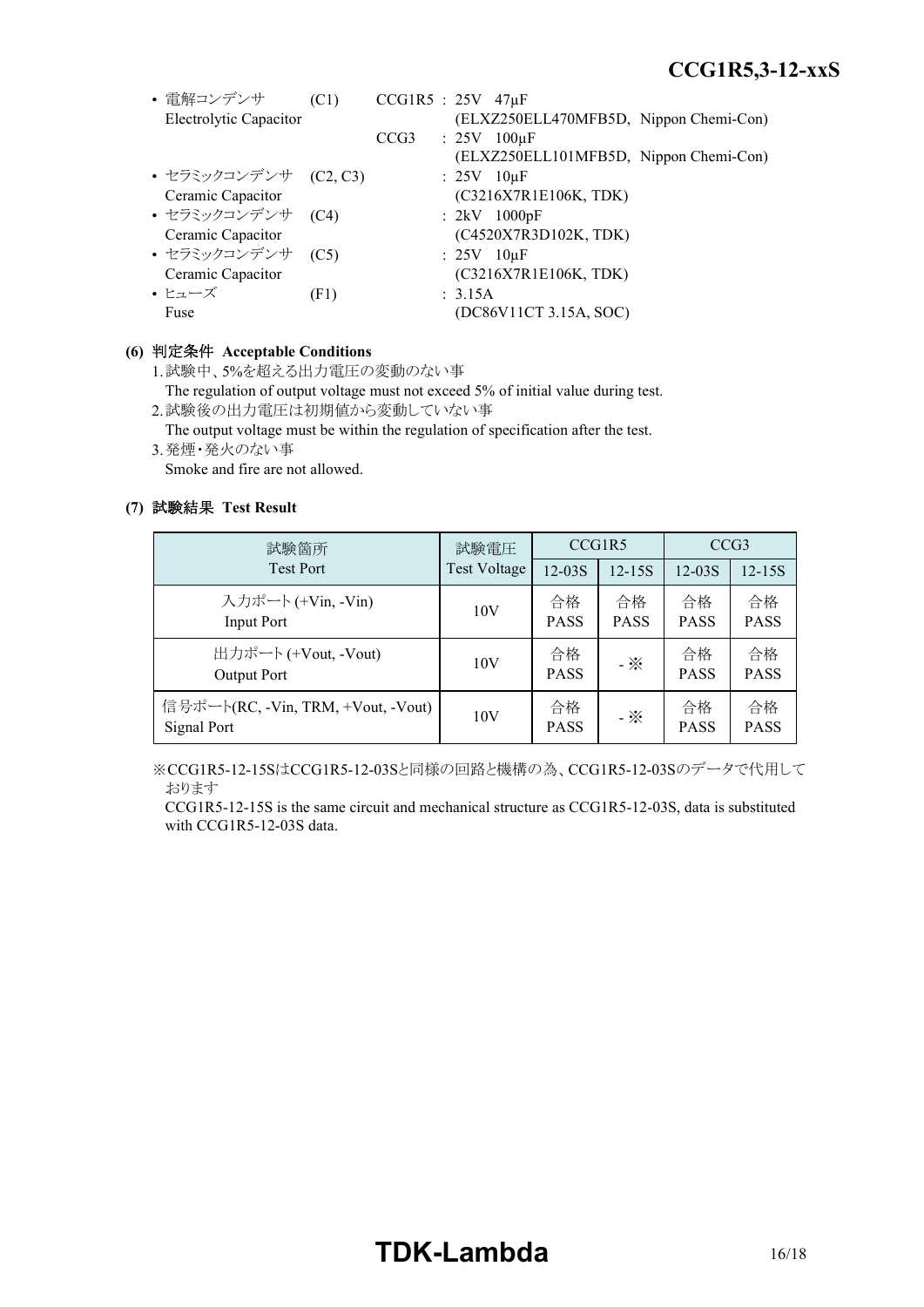### **7.** 電力周波数磁界イミュニティ試験

#### **Power Frequency Magnetic Field Immunity Test (IEC61000-4-8)**

#### **MODEL : CCG3-12-xxS**

※CCG1R5-12-xxSはCCG3-12-xxSと同様の回路と機構の為、CCG3-12-xxSのデータで代用しております CCG1R5-12-xxS is the same circuit and mechanical structure as CCG3-12-xxS, data is substituted with CCG3-12-xxS data.

#### **(1)** 使用計測器 **Equipment Used** • ACパワーソース : AA2000XG (Takasago) AC Power Source • ヘルムホルツコイル : HHS5215/10A (Schwarzbeck) Helmholtz Coil

#### **(2)** 供試品台数 **The Number of D.U.T. (Device Under Test)**

| • $CCG3-12-03S$ |  | : $1 \oplus (1 \text{ unit})$ |  |
|-----------------|--|-------------------------------|--|
|-----------------|--|-------------------------------|--|

•  $CCG3-12-15S$  :  $1 \oplus (1 \text{ unit})$ 

#### **(3)** 試験条件 **Test Conditions**

| • 磁界強度                     | : 30A/m                               |
|----------------------------|---------------------------------------|
| Magnetic Field Strength    |                                       |
| • 印加磁界周波数                  | : 50Hz, 60Hz                          |
| Magnetic Frequency         |                                       |
| • 印加方向                     | : X, Y, Z                             |
| Direction                  |                                       |
| • 試験時間                     | :10秒以上(各方向)                           |
| <b>Test Duration</b>       | More than 10 seconds (Each Direction) |
| • 周囲温度                     | $: 25^{\circ}C$                       |
| <b>Ambient Temperature</b> |                                       |
| ・入力電圧                      | : 12VDC                               |
| Input Voltage              |                                       |
| ・出力電圧                      | : 定格                                  |
| Output Voltage             | Rated                                 |
| • 出力電流                     | : $CCG3-12-03S$ $0.8A(100%)$          |
| Output Current             | CCG3-12-15S 0.2A(100%)                |
|                            |                                       |

#### **(4)** 試験方法 **Test Method**

供試体に向け、ヘルムホルツコイルから規定の電力周波数磁界を放射する Apply the specified Power Frequency Magnetic Field from the Helmholtz Coil to DUT.